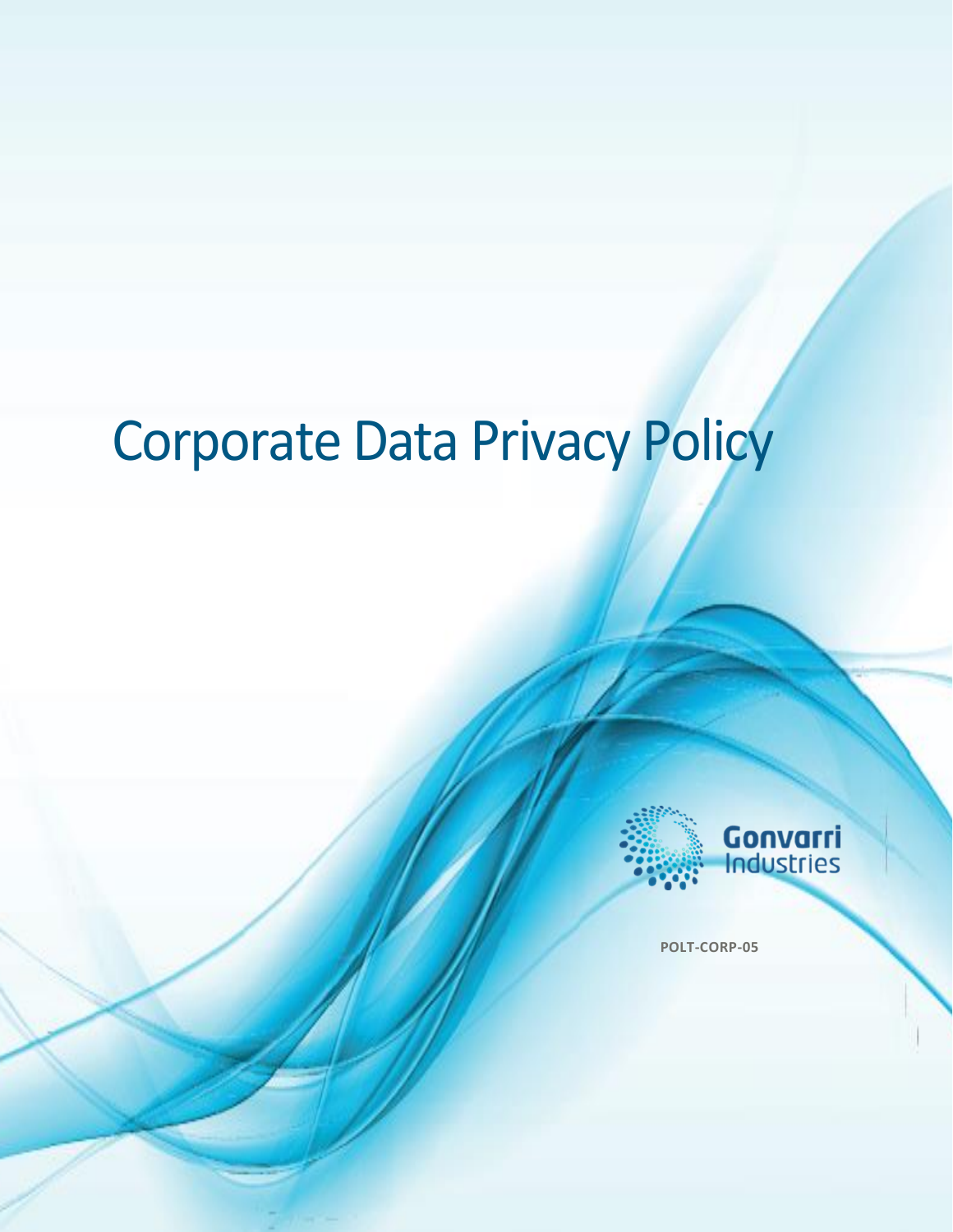## **Content:**

| 1. |  |  |  |  |
|----|--|--|--|--|
| 2. |  |  |  |  |
| З. |  |  |  |  |
| 4. |  |  |  |  |
| 5. |  |  |  |  |
|    |  |  |  |  |
|    |  |  |  |  |
|    |  |  |  |  |
|    |  |  |  |  |
|    |  |  |  |  |
|    |  |  |  |  |
|    |  |  |  |  |
|    |  |  |  |  |
|    |  |  |  |  |
|    |  |  |  |  |
|    |  |  |  |  |
|    |  |  |  |  |
|    |  |  |  |  |
|    |  |  |  |  |
|    |  |  |  |  |
| 6. |  |  |  |  |
| 7. |  |  |  |  |
| 8. |  |  |  |  |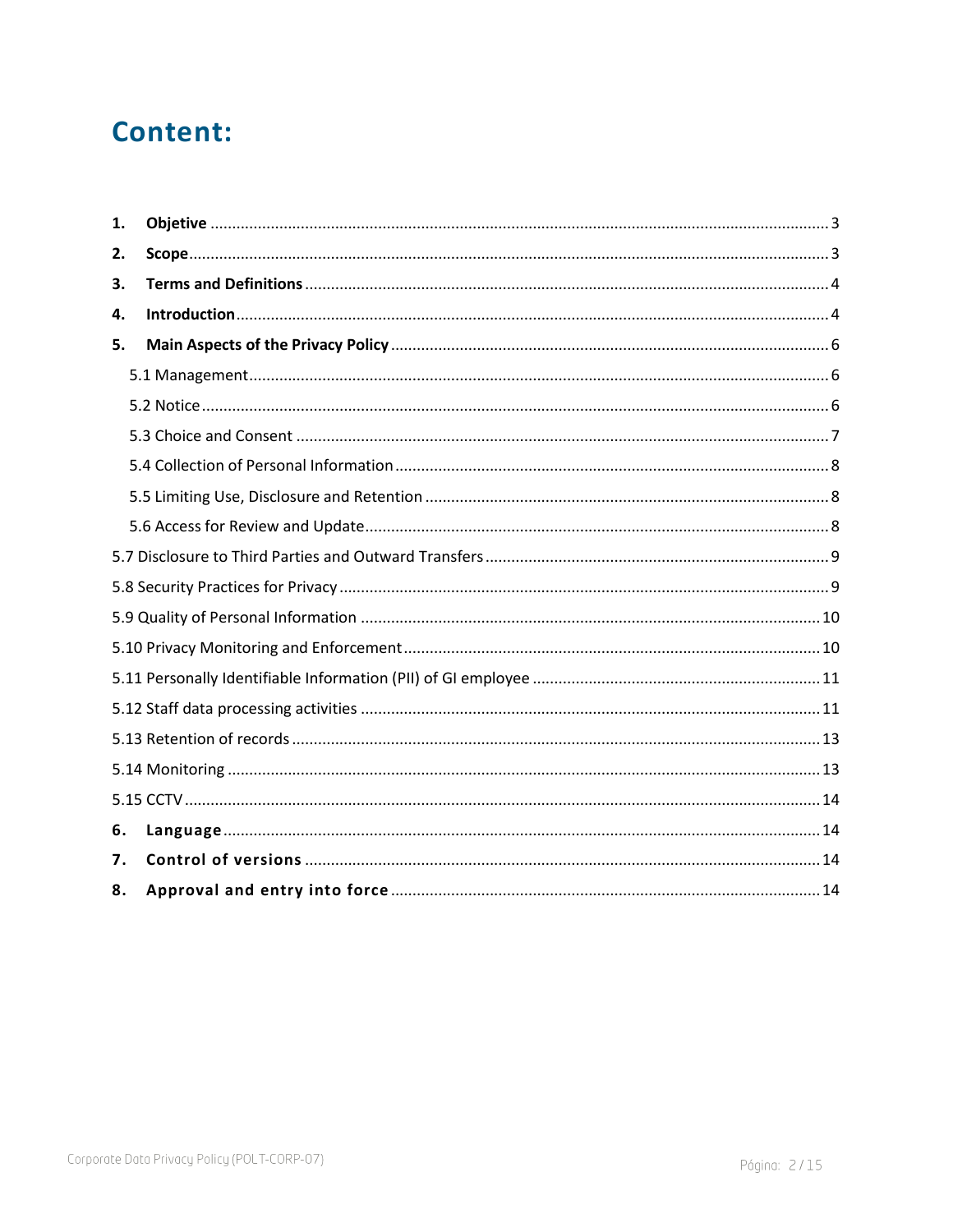## <span id="page-2-0"></span>**1.Objetive**

The main objectives of the Data Privacy Policy are:

- To ensure that all of the personal information in GI custody is adequately protected against threats to maintain its security.
- To ensure that GI employees are fully aware of the contractual, statutory or regulatory implications of any privacy breaches.
- To limit the use of personal information to identified business purposes for which it is collected.
- To create an awareness of privacy requirements to be an integral part of the day to day operation of every employee and ensure that all employees understand the importance of privacy practices and their responsibilities for maintaining privacy.
- To make all the employees aware about, the processes that need to be followed for collection, lawful usage, disclosure/ transfer, retention, archival and disposal of personal information.
- To ensure that all third parties collecting, storing and processing personal information on behalf of GI provide adequate data protection.
- To ensure that applicable regulations and contracts regarding the maintenance of privacy, protection and cross border transfer of personal information are adhered to.

This Policy defines requirements to help ensure compliance with laws and regulations applicable to GI's' collection, storage, use, transmission, disclosure to third parties and retention of Personal and sensitive personal data (also referred to as personal and sensitive personal information respectively in this policy).

## <span id="page-2-1"></span>**2. Scope**

This Policy applies to all the companies that make up the Gonvarri Industries Group, in which the parent company, Gonvarri Corporación Financiera, S.L.U., and all the personnel of the Gonvarri Industries Group hold a majority interest, directly or indirectly, in the exercise of their functions and responsibilities, and in all the professional areas in which they represent the Group, meaning the directors, executives, employees and collaborators of the GI Group, regardless of their position, responsibility or geographical location

In any case, the Group's actions comply with the legislation in force in each jurisdiction, and therefore, in some of these jurisdictions, the principles set forth in this policy may be replaced by more restrictive laws and regulations in force.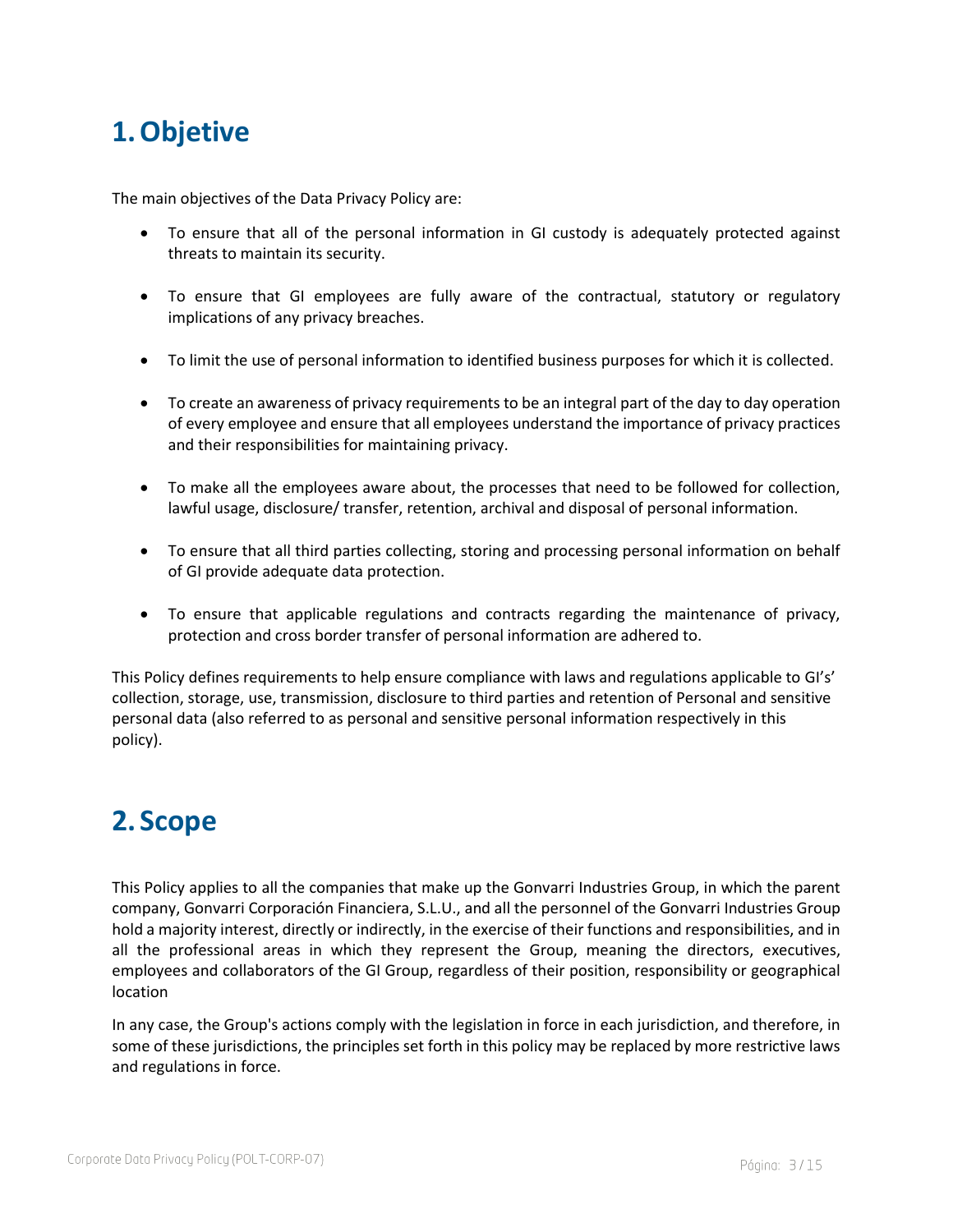## <span id="page-3-0"></span>**3.Terms and Definitions**

**Anonymize:** To process a collection of personal data or information such that a natural person cannot be identified on the basis of the output collection of data or information.

**Data subject:** A living individual about whom personal information is processed by or on behalf of GI.

**GI:** GI Limited / its Subsidiaries / its Group Companies / its affiliates, its directors, employees (excluding the User/affirming employee in this context), assigns and successors.

**Information security:** Preservation of confidentiality, integrity and availability of information; in addition, other properties, such as authenticity, accountability, non-repudiation, and reliability can also be involved.

**Personal Data or personal information:** Any information that relates to a natural person, which, either directly or indirectly, in combination with other information available or likely to be available with a body corporate, is capable of identifying such person.

**Third party**: All external parties – including without limitation contractors, interns, summer trainees, vendors, service providers and partners – who have access to GI information assets, information systems or who are pass personal information from them.

## <span id="page-3-1"></span>**4.Introduction**

GI endeavours to meet leading standards for data protection and privacy. While our reasons are founded in ethical and corporate responsibility, our privacy practices as outlined in this policy facilitate the following:

- Competitive Advantage: Our emphasis on protecting the privacy of customers, vendors, and employees distinguishes us from our competitors.
- Good Corporate Citizenship: A sound privacy policy is emblematic of reliable corporate citizens that respect data subjects' privacy.
- Business Enablement: Since GI uses significant volumes of personal information, privacy notices become a prerequisite to building enduring business relationships.
- Legal Protection: Appropriate privacy notices offer an opportunity to eliminate allegations of unlawful usage of personal information.

GI Privacy Policy aligns with Generally Accepted Privacy Principles. In view of the changing legislative and technological environment for data privacy, the Privacy Policy will undergo revisions. The guiding privacy principles articulated in this policy document are as follows: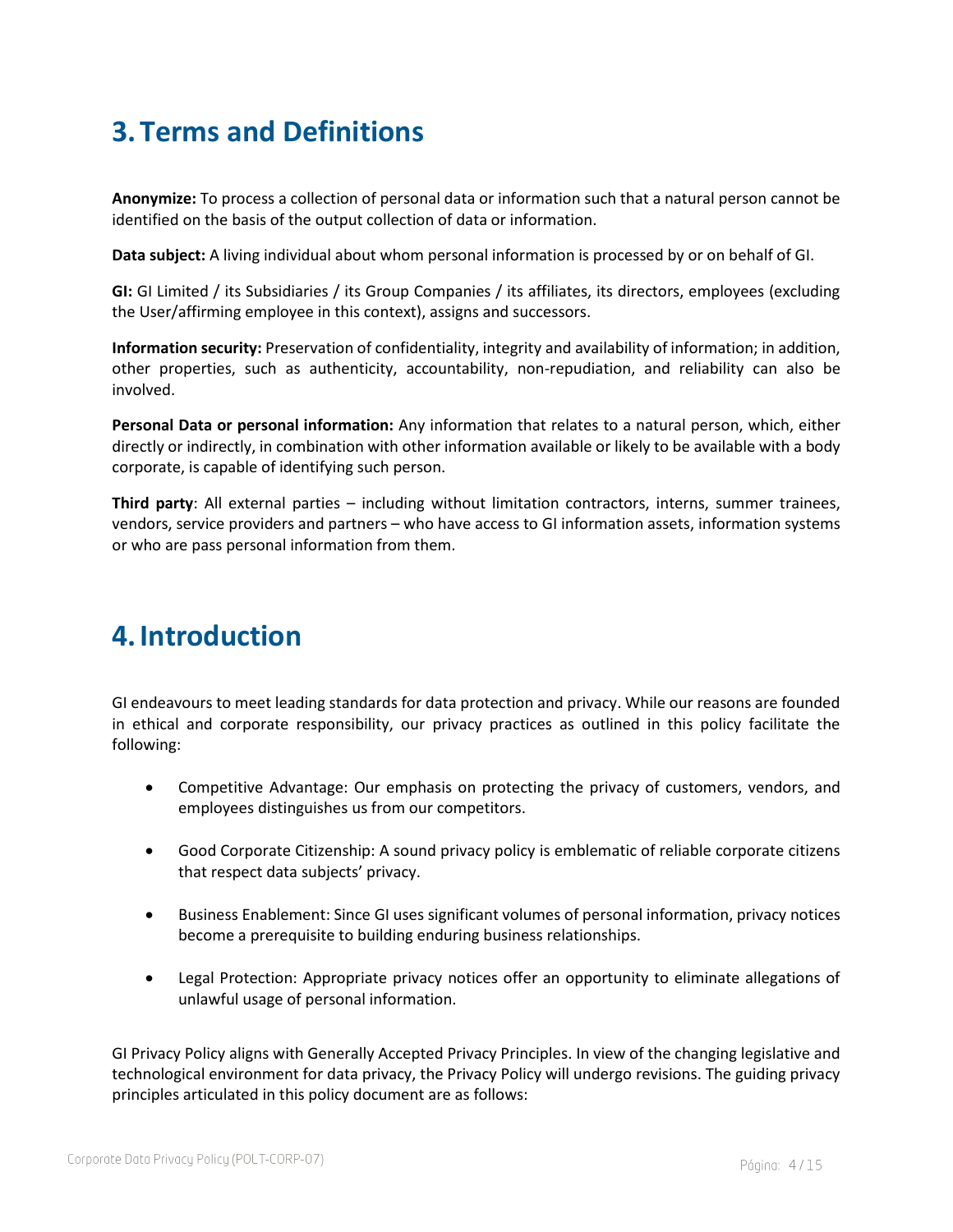• Management:

Define, document, communicate, and assign accountability for GI Privacy policy and procedures

Notice:

Provide notice about GI Privacy policy and procedures and identify the purposes for which personal information is collected, used, retained, and disclosed

• Choice and Consent:

Describe the choices available to the individual and obtain implicit or explicit consent with respect to the collection, use, and disclosure of personal information

• Collection of personal information:

Collect personal information only for the purposes identified in the notice

• Limiting Use, Disclosure and Retention:

Limit the use, storage and retention of personal information is limited to the purposes identified in the data privacy notice and for which the individual has provided implicit or explicit consent. Retain personal information for only as long as necessary to fulfill the stated purposes or as required by law or regulations and thereafter appropriately dispose of such information.

• Access for review and update:

Provide data subjects with access to their personal information for review and update

• Disclosure to third parties:

Disclose personal information to third parties only for the purposes identified in the notice and with the implicit or explicit consent of the individual

Security practices for privacy:

Protect personal information against unauthorized access (both physical and logical)

• Quality of personal information:

Maintain accurate, complete, and relevant personal information for the purposes identified in the notice

Monitoring and enforcement: Monitor compliance with GI Privacy policy and procedures, and have procedures to address privacy related complaints and disputes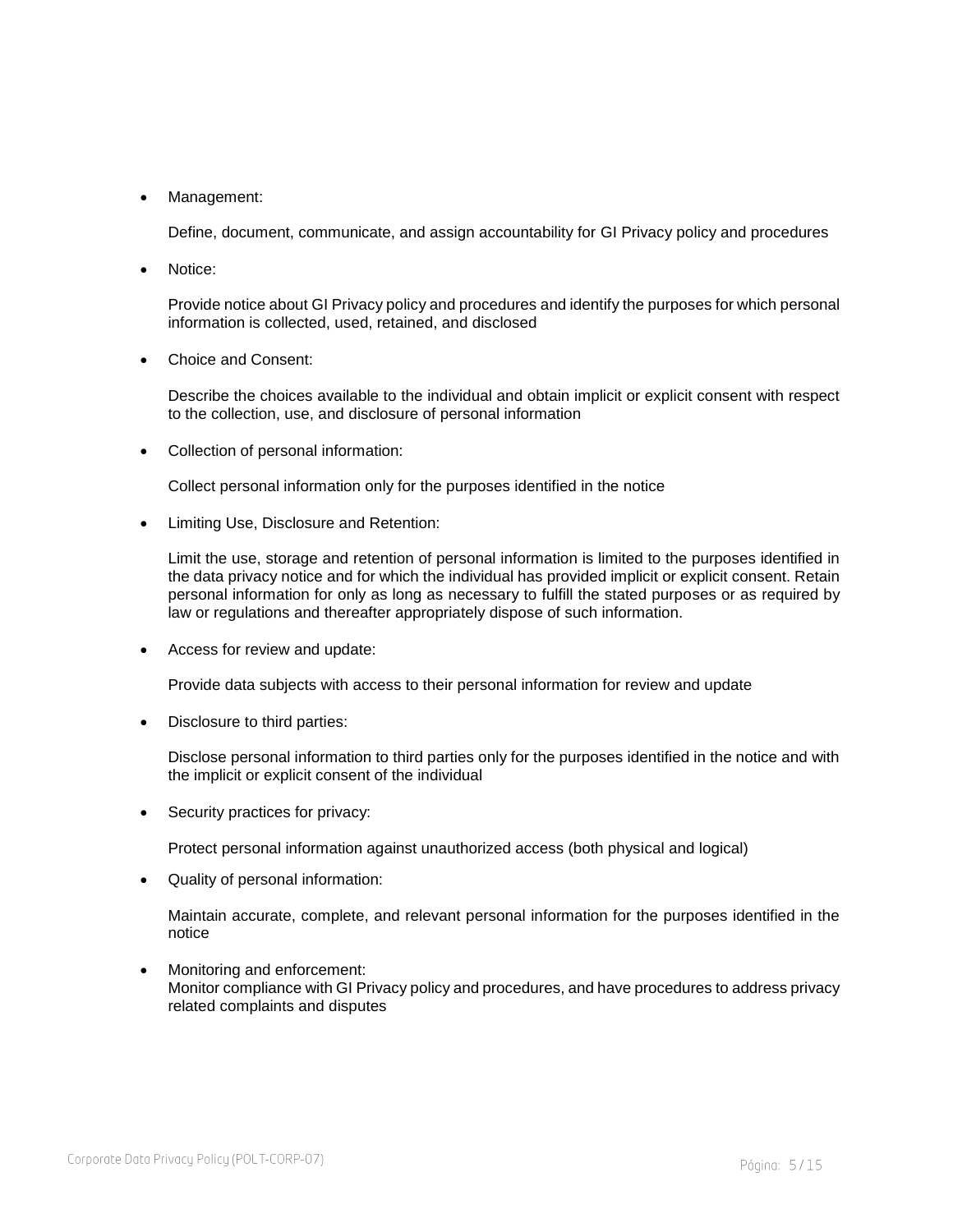## <span id="page-5-0"></span>**5.Main Aspects of the Privacy Policy**

#### <span id="page-5-1"></span>5.1 Management

- A Data Privacy Policy shall be developed and maintained to document the privacy principles and practices followed by GI. (Refer: Introduction of this document)
- A privacy organization shall be defined for governance of data privacy initiatives. (Refer: Document of GDPR Management Model)
- A Responsible of Privacy shall be appointed to process complaints and requests for information related to GI privacy practices.
- Establish procedures for the identification and classification of personal information.
- GI Privacy Policy statement shall be made available on GI's internal portal.
- The Data Privacy Policy shall be communicated to GI internal personnel.
- Procedures shall be established for disciplinary and remedial action for violations of the Data Privacy Policy.
- Changes or updates to the Data Privacy Policy shall be communicated to GI internal personnel when the changes become effective.
- Establish procedures for performing mandatory registration with regulatory bodies.
- Risk Assessment is to be carried out on a periodic basis to ensure risks to personal information are identified and mitigated.
- The potential impact on data privacy is assessed when new processes involving personal information are implemented, or when significant changes are made to such processes. (Refer: Document of PIA guidelines)

#### <span id="page-5-2"></span>5.2 Notice

- Appropriate notice shall be provided to data subjects at the time personal information is collected. (Refer: Document of Clauses consent and information model and contract with responsible of treatment)
- The privacy notice or policies and other statements to which they are linked shall provide as full information as is reasonable in the circumstances to inform an individual how their personal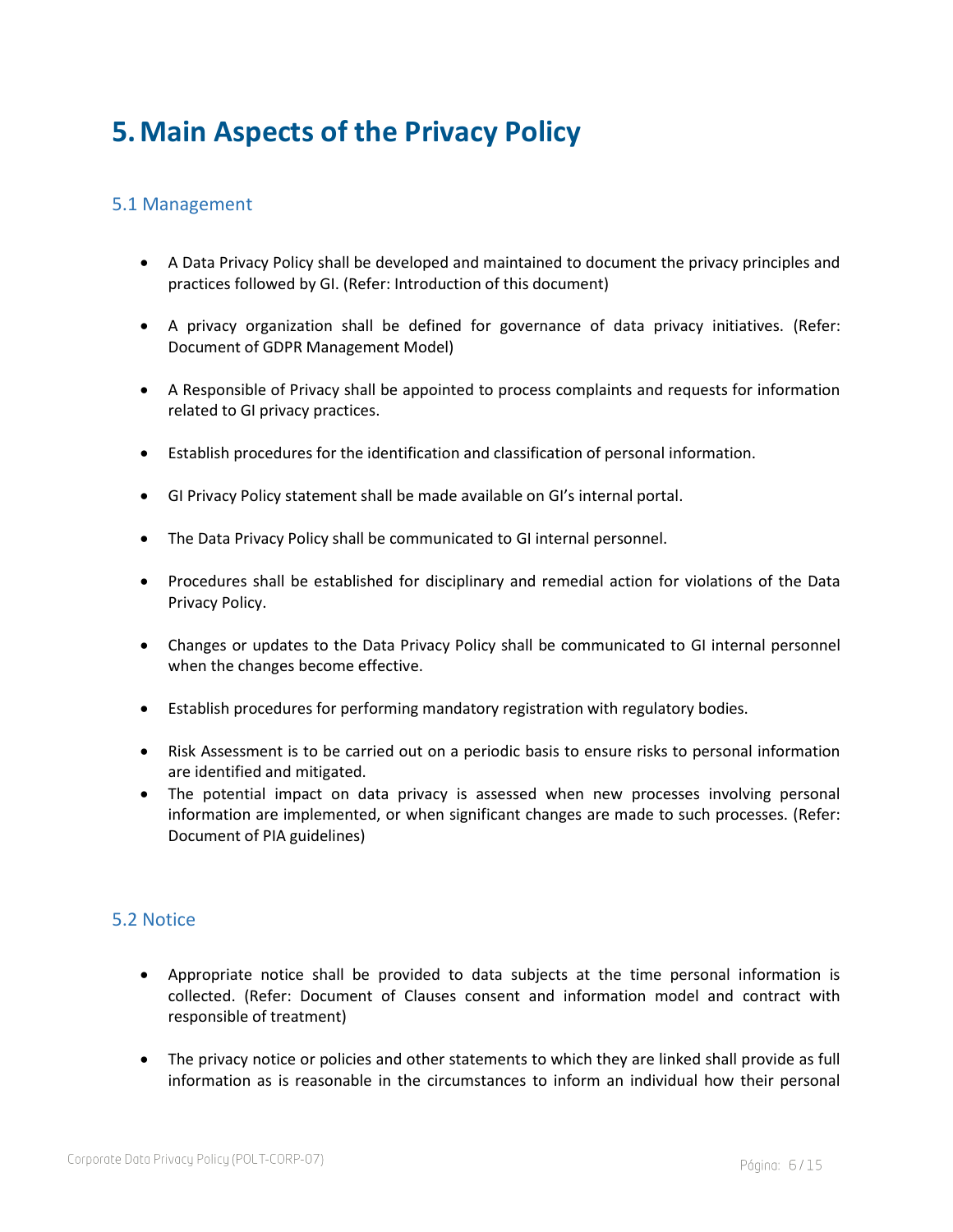information will be used so that GI's use is fair and lawful. The following information should be considered for inclusion in a notice (as is appropriate in individual circumstances):

- o Purposes for which personal information is collected, used and disclosed;
- $\circ$  Choices available to the individual regarding collection, use and disclosure of personal information, wherever applicable;
- $\circ$  Period for which personal information shall be retained as per identified business purpose or as mandated by regulations, whichever is later;
- o That personal information shall only be collected for the identified purposes;
- o Methods employed for collection of personal information, including 'cookies' and other tracking techniques, and third party agencies;
- $\circ$  That an individual's personal information shall be disclosed to Third Parties only for identified lawful business purposes and with the consent of the individual, wherever possible;
- $\circ$  That an individual's personal information may be transferred within GI entities, globally as per requirement, for business purposes with adequate security measures required by law or as per guidance of provided by industry leading practices;
- $\circ$  Consequences of withholding or withdrawing consent to the collection, use and disclosure of personal information for identified purposes;
- o Data subjects are responsible for providing GI with accurate and complete personal information, and for contacting the entity if correction of such information is required;
- $\circ$  Process for an individual to view and update their personal information records;
- $\circ$  Process for an individual to register a complaint or grievance with regard to privacy practices at GI;
- o Contact information of person in charge of privacy practises and responsible for privacy concerns with address at GI;
- $\circ$  Process for an individual to withdraw consent for the collection, use and disclosure of their personal information for identified purposes; and
- $\circ$  That implicit or explicit consent is required to collect, use and disclose personal information, unless a law or regulation specifically requires or allows otherwise.
- Data subjects shall be provided a Privacy Notice in case any new purpose is identified for using or disclosing personal information before such information is used for purposes not previously identified.

#### <span id="page-6-0"></span>5.3 Choice and Consent

- Implicit or explicit consent shall be obtained from data subjects at the time of collection of personal information or as soon as practical thereafter.
- Explicit consent shall be obtained from data subjects for the collection, use and disclosure of sensitive personal information, unless a law or regulation specifically requires or allows otherwise. A record is maintained of explicit consent obtained from data subjects.
- Implicit consent shall be considered adequate for the collection, use and disclosure of personal information which does not qualify as sensitive personal information.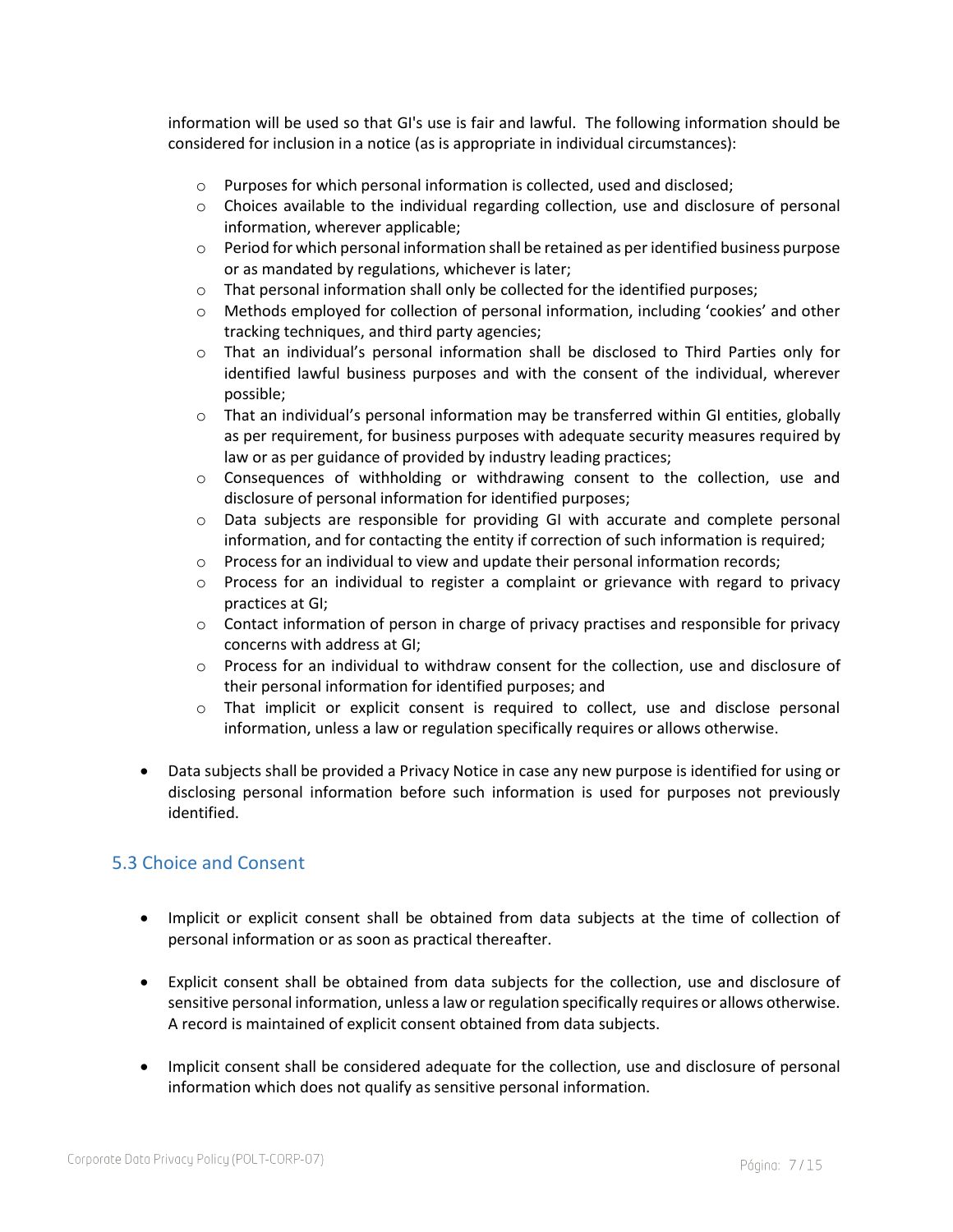- Consent shall be obtained from data subjects before their personal information is used for purposes not previously identified.
- Appropriate consent shall be obtained from data subjects before their personal information is transferred to or from their information processing systems.

#### <span id="page-7-0"></span>5.4 Collection of Personal Information

- The collection of personal information shall be limited to the minimum requirement for lawful business purposes.
- Methods of collecting personal information shall be reviewed by management to ensure that personal information is obtained:
	- o Fairly, without intimidation or deception, and
	- o Lawfully, adhering to laws and regulations relating to the collection of personal information.
- Management shall confirm that Third Parties from whom personal information is collected:
	- o Use fair and lawful information collection methods, and
	- $\circ$  Comply with the GI Privacy Policy and their contractual obligations with respect to the collection, use and transfer of personal information on behalf of GI
	- $\circ$  Data subjects shall be notified if additional information is developed or acquired about them.

#### <span id="page-7-1"></span>5.5 Limiting Use, Disclosure and Retention

- Personal information shall not be used or disclosed for purposes other than those for which it was collected, except with the consent of the individual or as required by law.
- Personal information retention shall be only for the duration necessary to fulfil the identified lawful business purposes or as prescribed by law.
- Guidelines and procedures shall be developed for the retention and disposal of personal information. These shall address minimum and maximum retention periods, and modes of storage.
- Upon the expiration of identified lawful business purposes or withdrawal of consent, GI shall either securely erase or anonymize the data subjects' personal information. Data is anonymized to prevent unique identification of an individual.

#### <span id="page-7-2"></span>5.6 Access for Review and Update

- Processes shall be established for data subjects to:
	- $\circ$  Request access to their personal data or information as prescribed by law;
	- o Correct or update their personal data or information; and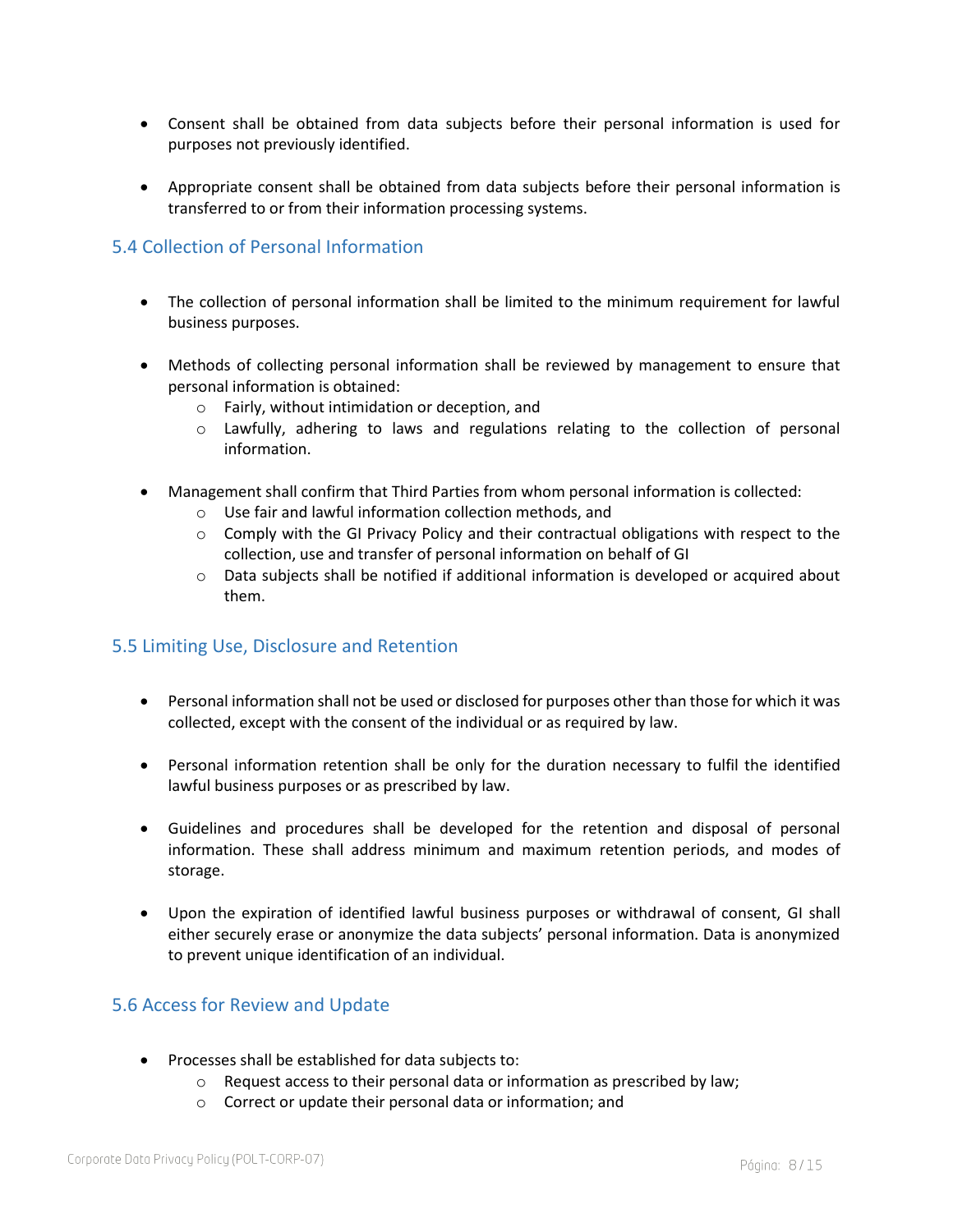- $\circ$  Withdraw consent for the collection, use and disclosure of their personal information.
- The identity of data subjects requesting access their personal information, or the identity of the data subjects authorized by the data subject to access the data subject's information, shall be reasonably verified before providing access to such information.
- A response shall be given data subjects requesting access to their personal information in an accessible form, within a defined period from receipt of complaint/ request as prescribed by law.
- Data subjects shall be notified, in writing, the reason for any denial of requests for access to personal information to the extent required by applicable law.

#### <span id="page-8-0"></span>5.7 Disclosure to Third Parties and Outward Transfers

- Personal information shall be disclosed to third parties only for identified lawful business purposes and after obtaining appropriate consent from the data subjects, unless a law or regulation allows or requires otherwise.
- Where reasonably possible, management shall ensure that third parties collecting, storing or processing personal information on behalf of GI have:
	- $\circ$  Signed agreements to protect personal information consistent with GI Privacy Policy and information security practices or implemented measures as prescribed by law;
	- $\circ$  Signed non-disclosure agreements or confidentiality agreements which includes privacy clauses in the contract; and
	- $\circ$  Established procedures to meet the terms of their agreement with GI to protect personal information.
- Personal information may be transferred across geographies from where GI operates for storage or processing where any of the following apply:
	- o The individual has given consent to the transfer of information.
	- $\circ$  The transfer is necessary for the performance of a contract between the individual and GI, or the implementation of pre-contractual measures taken in response to the individual's request.
	- $\circ$  The transfer is necessary for the conclusion or performance of a contract concluded in the interest of the individual between GI and a third party.
	- $\circ$  The transfer is necessary or legally required on important public interest grounds or for the establishment, exercise or defence of legal claims.
	- o The transfer is required by law.
	- o The transfer is necessary in order to protect the vital interests of the individual.
	- o The transfer is made under a data transfer agreement.
	- o The transfer is otherwise legitimised by applicable law.
- Remedial action shall be taken in response to misuse or unauthorized disclosure of personal information by a third party collecting, storing or processing personal information on behalf of GI

#### <span id="page-8-1"></span>5.8 Security Practices for Privacy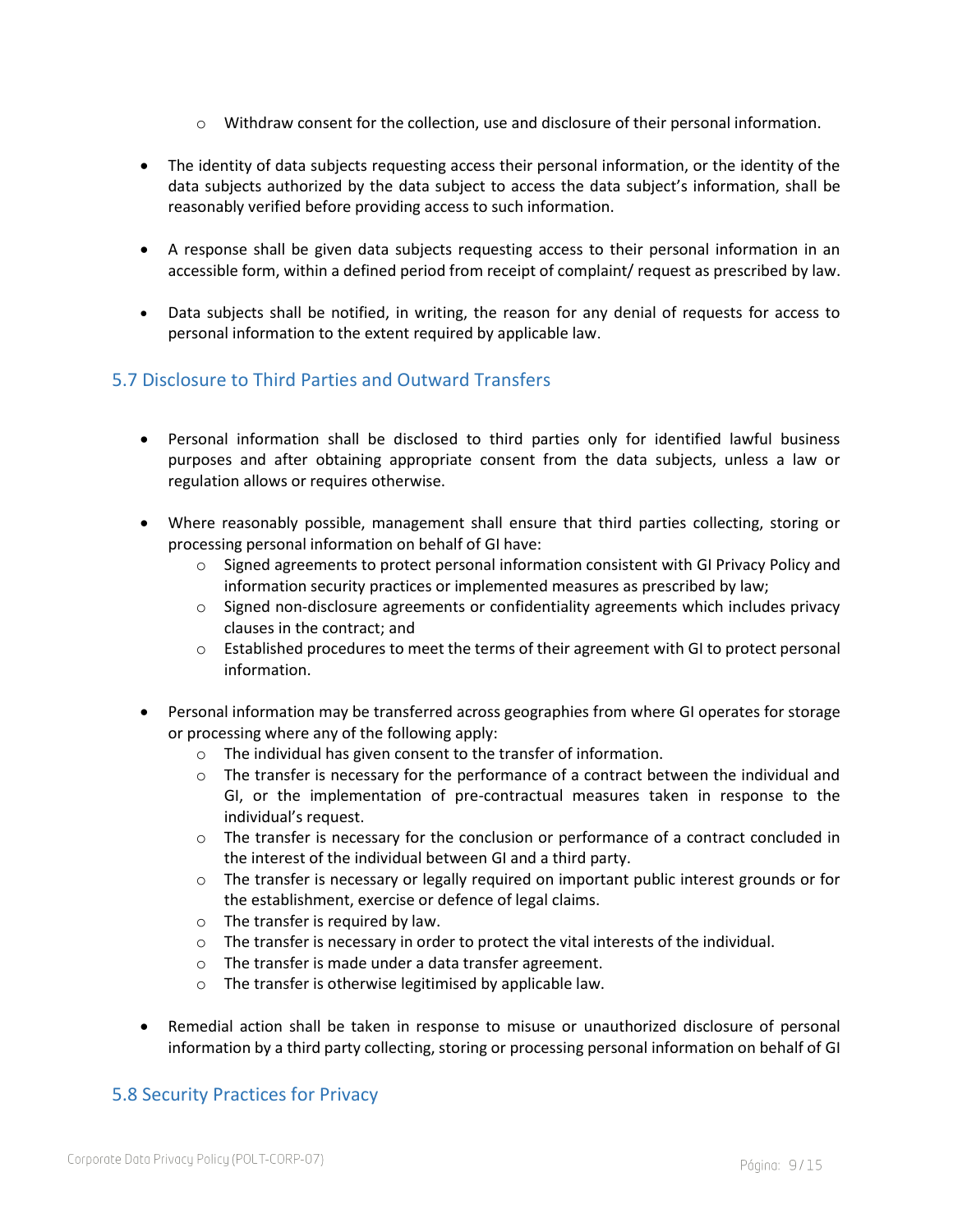- GI information security policy and procedures shall be documented and implemented to ensure reasonable security for personal information collected, stored, used, transferred and disposed by GI.
- Information asset labelling and handling guidelines shall include controls specific to the storage, retention and transfer of personal information.
- Management shall establish procedures that maintain the logical and physical security of personal information.
- Management shall establish procedures that ensure protection of personal information against accidental disclosure due to natural disasters and environmental hazards.
- Incident response protocols are established and maintained in order to deal with incidents concerning personal data or privacy practices. (Refer: Procedure of security incidents management)

#### <span id="page-9-0"></span>5.9 Quality of Personal Information

- GI may perform additional validation procedures to ensure that personal information collected is accurate and complete for the business purposes for which it is to be used.
- GI shall ensure that personal information collected is relevant to the business purposes for which it is to be used.

#### <span id="page-9-1"></span>5.10 Privacy Monitoring and Enforcement

- Procedures shall be established for recording and responding to complaints/ grievances registered by data subjects.
- Each complaint regarding privacy practices registered by data subjects shall be validated, responses documented and communicated to the individual.
- Annual privacy compliance review shall be performed for identified business processes and their supporting applications.
- A record shall be maintained of non-compliances identified in the annual privacy reviews. Corrective and disciplinary measures shall be initiated and tracked to closure, guided by GI management.
- Procedures shall be established to monitor the effectiveness of controls for personal information and for ensuring corrective actions, as required.
- Any conflicts or disagreements relating to the requirements under this policy or associated privacy practices shall be referred to the Privacy Officer for resolution.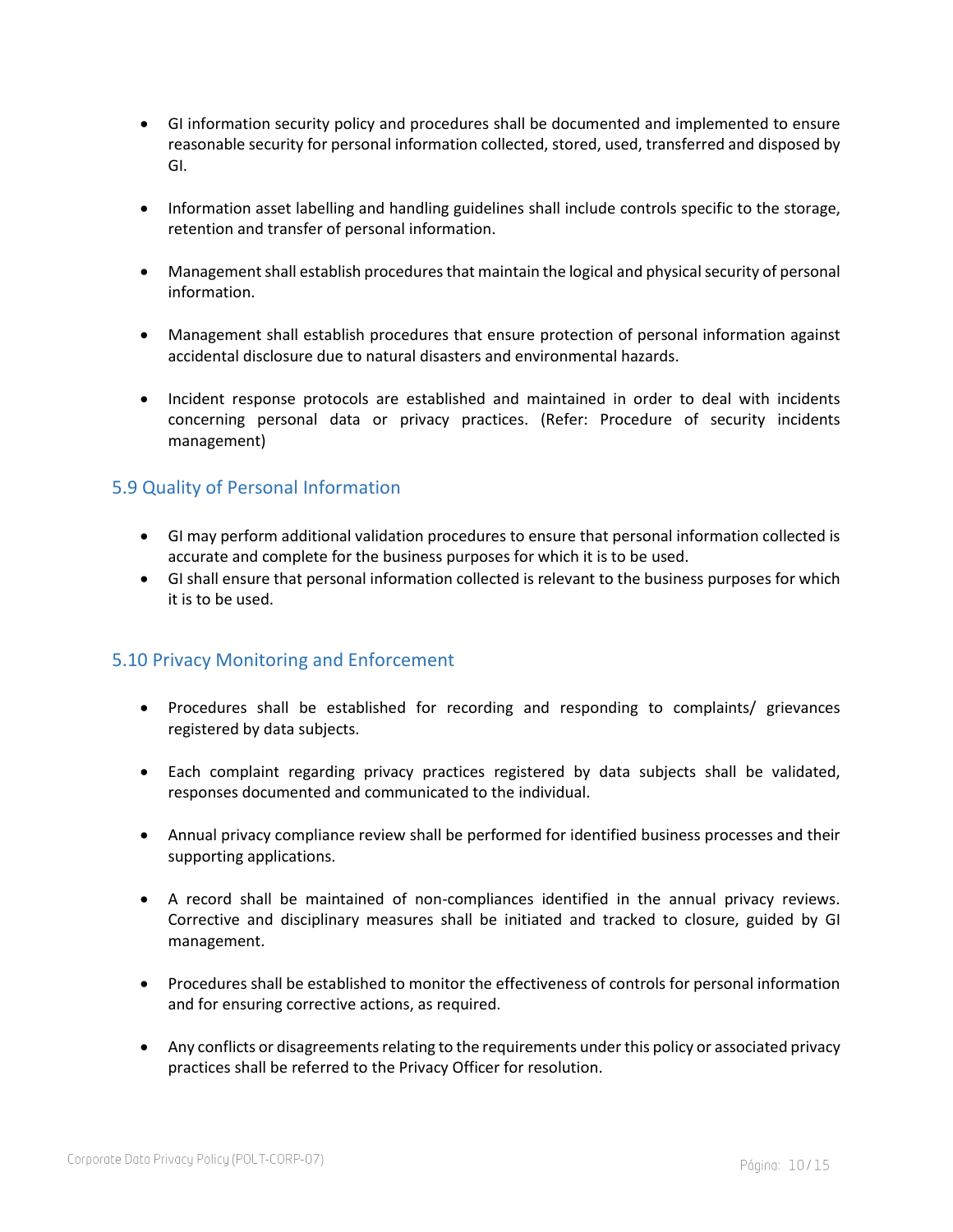### <span id="page-10-0"></span>5.11 Personally Identifiable Information (PII) of GI employee

- Data protection laws govern the use of personally identifiable information. This term means any data relating to a living individual who can be identified using that data. GI may hold the following types of sensitive and non-sensitive PII:
	- $\circ$  names, addresses, telephone numbers and other personal contact details;
	- o gender, date of birth, physical or mental health or condition;
	- o marital status, next of kin, racial or ethnic origin, sexual orientation, religious, philosophical, political or similar beliefs;
	- o national insurance or social insurance number, immigration status, trade union membership;
	- $\circ$  personnel records including training, appraisal, performance and disciplinary information, and succession planning;
	- o bank details, salary, bonus, benefits and pension details and other financial information; and
	- o Criminal offences committed (or allegedly committed) including any proceedings and sentencing in relation to any such criminal offence.

#### <span id="page-10-1"></span>5.12 Staff data processing activities

- Personal information about individuals may only be processed for a legitimate purpose. GI may undertake a number of activities with an individual employee's personal information including, but not limited to:
	- o salary, benefits and pensions administration;
	- o health and safety records and management;
	- $\circ$  security vetting, criminal records checks and credit checks and clearances (where applicable and allowed by law);
	- o confirming information on résumés, CVs and covering letters, providing reference letters and performing reference checks;
	- o training and appraisal, including performance evaluation and disciplinary records;
	- o staff management and promotions;
	- o succession planning;
	- o equal opportunities monitoring;
	- $\circ$  any potential change of control of a group company, or any potential transfer of employment relating to a business transfer or change of service provider;
	- o other disclosures required in the context of staff employment;
	- o promoting or marketing of GI, its products or services;
	- $\circ$  provision of staff or business contact information to customers and agencies in the course of the provision of GI's services;
	- o CCTV monitoring for security reasons;
	- $\circ$  compliance with applicable procedures, laws, regulations, including any related investigations to ensure compliance or of any potential breaches;
	- o establishing, exercising or defending GI's legal rights;
	- $\circ$  disclosures to other companies in the GI group of companies, including companies in other countries to the extent permitted by law, including for the following purposes: as required in connection with the duties of the employee; legal compliance; audit; group level management; in connection with the fulfilment of customer and partner contracts;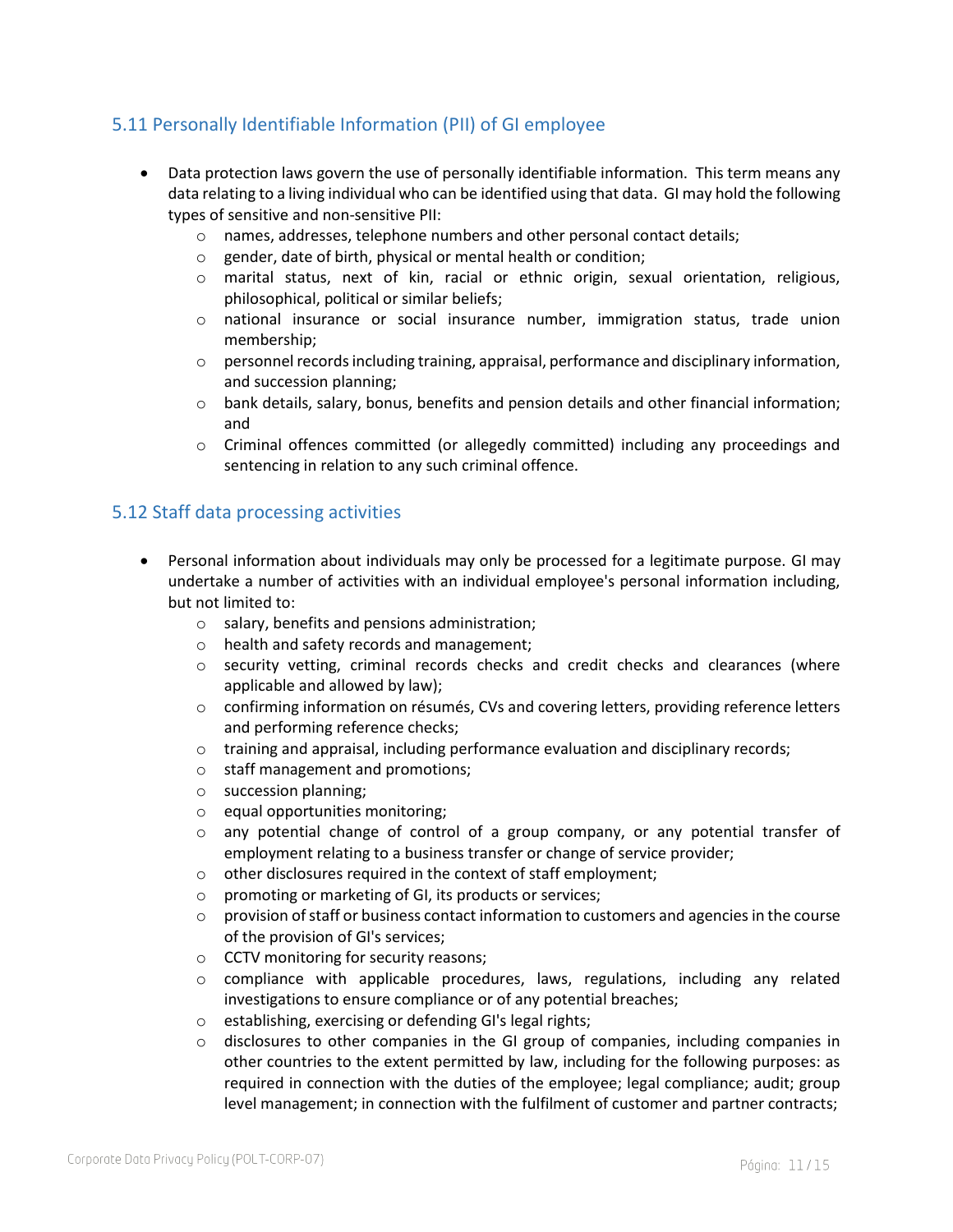- $\circ$  any other reasonable purposes in connection with an individual's employment or engagement by GI;
- $\circ$  Providing and managing use of services provided by third parties, such as company provided mobile phones, company credit cards and company cars and billing for such services.
- GI may also collect and process personal information about your next of kin so they can be contacted in an emergency or in connection with use of a company car provided by GI. Their personal information will also be processed in accordance with the data protection laws and as described in the policy.
- In order to fulfil the purposes set out above, GI may disclose personal information to contractors and suppliers that provide services to GI and who may assist in the processing activities set out above and also to law enforcement agencies, regulatory bodies, government agencies and other third parties as required by law or for administration/taxation purposes, to the extent local law allows and requires.
- GI may disclose your personal information to third parties for the purposes of establishing and managing your employment relationship. For example, GI may disclose some of your personal information to:
	- o benefits providers (for example, pension and insurance providers);
	- o payroll and data processing suppliers and other service providers who assist us in establishing or managing your employment relationship with us;
	- o insurance claims and medical related service providers; and
	- o Parties requesting an employment reference.
- GI shall take appropriate measures to ensure that its contractors and suppliers also process personal information in a compliant way and such measures may include a data processing agreement.
- GI may transfer personal information to other group companies, partners, suppliers, law enforcement agencies and to other organisations in all cases that are located outside of the country where you are based for the purposes of:
	- o HR administration (for example, staff recruitment);
	- $\circ$  payroll processing for employees working outside the country where they are based;
	- o employee relocation;
	- o security clearances;
	- o visa applications;
	- $\circ$  taxation and registrations for employees working outside the country where they are based;
	- o fulfilling GI's legal requirements;
	- o fulfilling customer contracts for the provision of GI's services;
	- o overseas legal proceedings;
	- o Outsourcing GI functions.
- The laws of some jurisdictions may not be as protective as the laws in the country in which you are based. GI may transfer your personal information across provincial or national borders to fulfil any of the above purposes, including to service providers located in countries who may be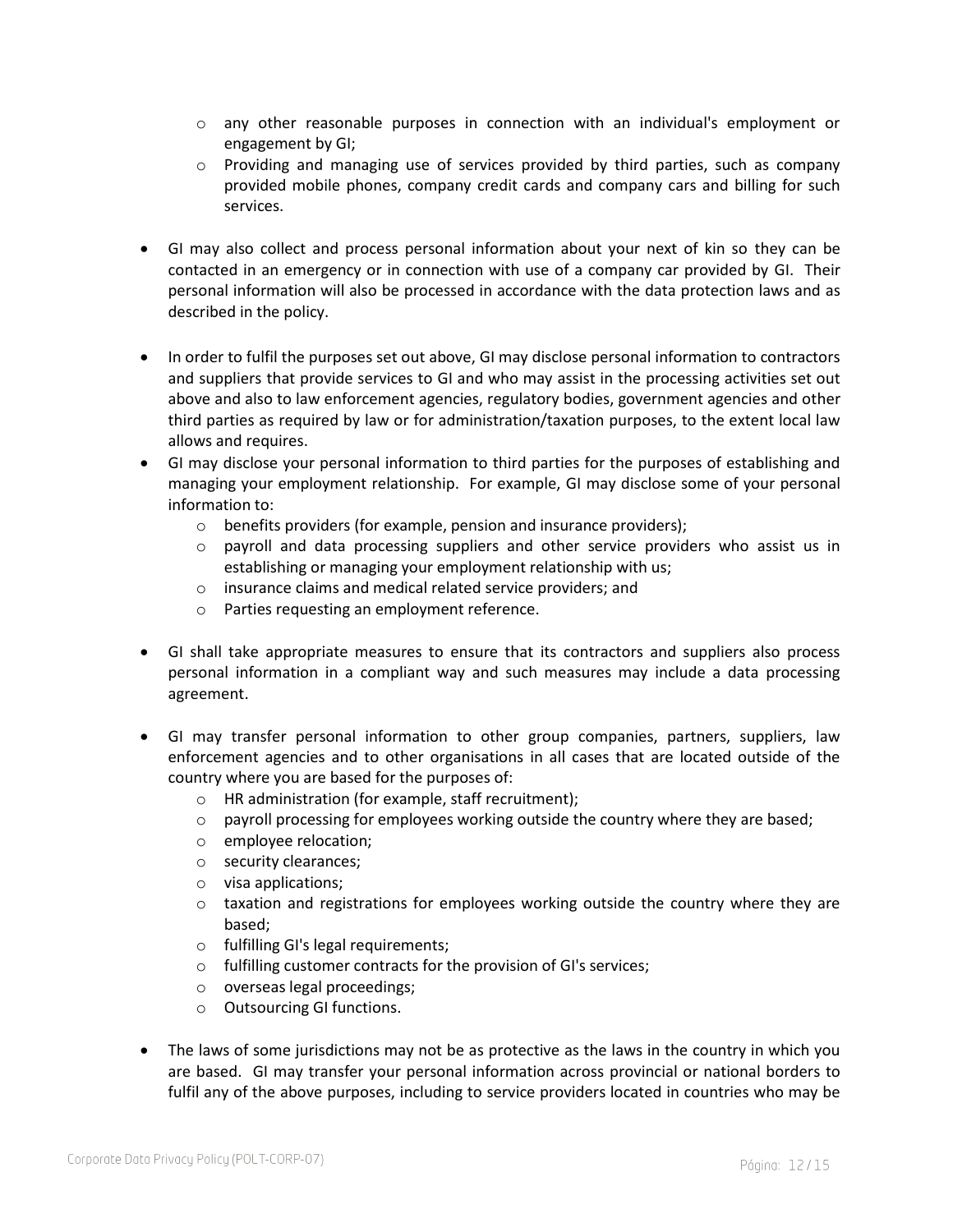subject to applicable disclosure laws in those jurisdictions, which may result in that information becoming accessible to law enforcement and national security authorities of those jurisdictions.

#### <span id="page-12-0"></span>5.13 Retention of records

• GI has a statutory duty to keep certain records for a minimum period of time. In other cases GI shall not keep personal information for longer than is necessary or as may be required by applicable law.

#### <span id="page-12-1"></span>5.14 Monitoring

- Monitoring of GI's systems
- GI's IT and communications systems are intended to promote effective communication and working practices within our organisation.
- For business reasons, and in order to carry out legal obligations in our role as an employer, use of GI's systems on whatever platform including the telephone (mobile and fixed) and computer systems (including email and internet access), and any personal use of them, is monitored. If you access services by the use of passwords and login names on GI's IT and communication systems this might mean that your personal access details are seen by GI.
- Monitoring is only carried out if and to the extent permitted or as required by law and as necessary and justifiable for business purposes. The resulting log files may be used so that instances of attempted misuse and other security events can be detected and that information is available to support any subsequent investigation. To the extent permitted by law and, where breaches of this and other GI policies or applicable law are found, action may be taken under the disciplinary procedure.
- The employees are informed that the telephone system used by the Company allows identification of all dialled numbers and received calls.
- GI reserves the right to retrieve the contents of messages, check searches which have been made on the internet, require the immediate return of devices supplied by GI and access data stored on such devices for the following purposes (this list is not exhaustive):
	- $\circ$  to monitor whether the use of the e-mail system or the internet is legitimate and in accordance with this policy (and employees acknowledge that the Company can use software to monitor the identity of senders and receivers of emails);
	- $\circ$  to find lost messages or to retrieve messages lost due to computer failure;
	- o to assist in the investigation of wrongful acts; or
	- $\circ$  to comply with any legal obligation.
- If evidence of misuse of GI's IT systems is found, GI may undertake a more detailed investigation in accordance with GI's disciplinary procedures, involving the examination and disclosure of monitoring records to those nominated to undertake the investigation and any witnesses or managers involved in the disciplinary procedure. If necessary such information may be handed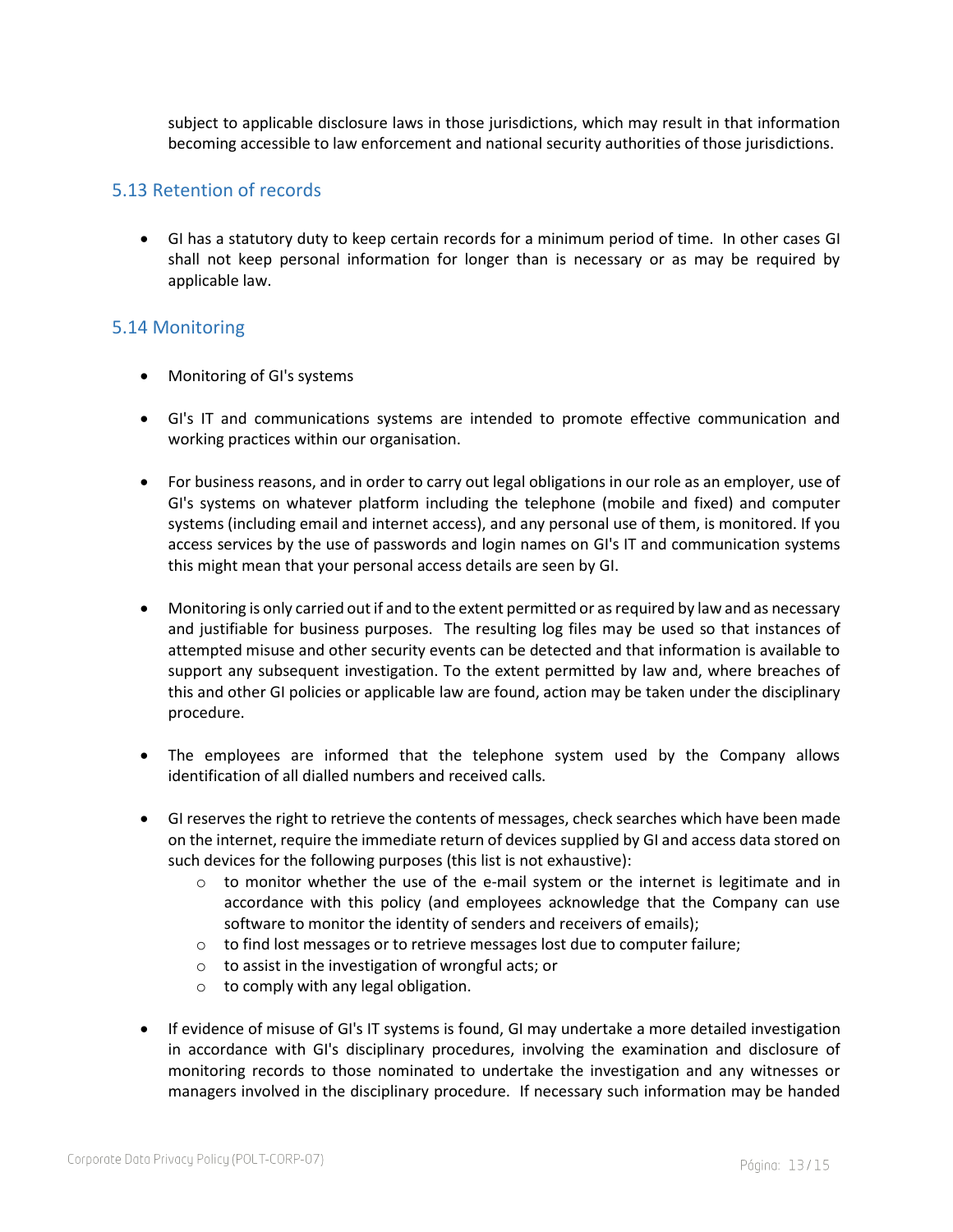to the police in connection with a criminal investigation. Investigations and disclosure of information to the relevant authorities shall be carried out only to the extent permitted by law.

#### <span id="page-13-0"></span>5.15 CCTV

- Some of GI's buildings and sites use CCTV systems to monitor their exterior and interior 24 hours a day for security reasons. This data is recorded. Use of CCTV and recording of CCTV data is only carried in accordance with GI approved guidelines.
- GI shall take reasonable efforts to alert the individual that the area is under electronic surveillance.

## <span id="page-13-1"></span>**6.Language**

This Standard is published in Spanish and English, the former being prevalent in case of divergence between the two.

## <span id="page-13-2"></span>**7.Control of versions**

| <b>Version</b> | Date           | <b>Description</b>     | <b>Prepared by</b>     | <b>Review by</b> |
|----------------|----------------|------------------------|------------------------|------------------|
| Version 1      | 19th July 2018 | Initial Version of the | <b>Privacy Officer</b> | Compliance       |
|                |                | Document               |                        | Committee        |

## <span id="page-13-3"></span>**8. Approval and entry into force**

This Standard has been approved by the Compliance Committee of Gonvarri Industries Group on July the 19th of 2018, and takes effect 20 calendar days after its approval. As of the entry into force, the previous provisions existing in their case that regulate the same content are repealed.

#### **SIGNED BY COMPLIANCE COMMITTEE**